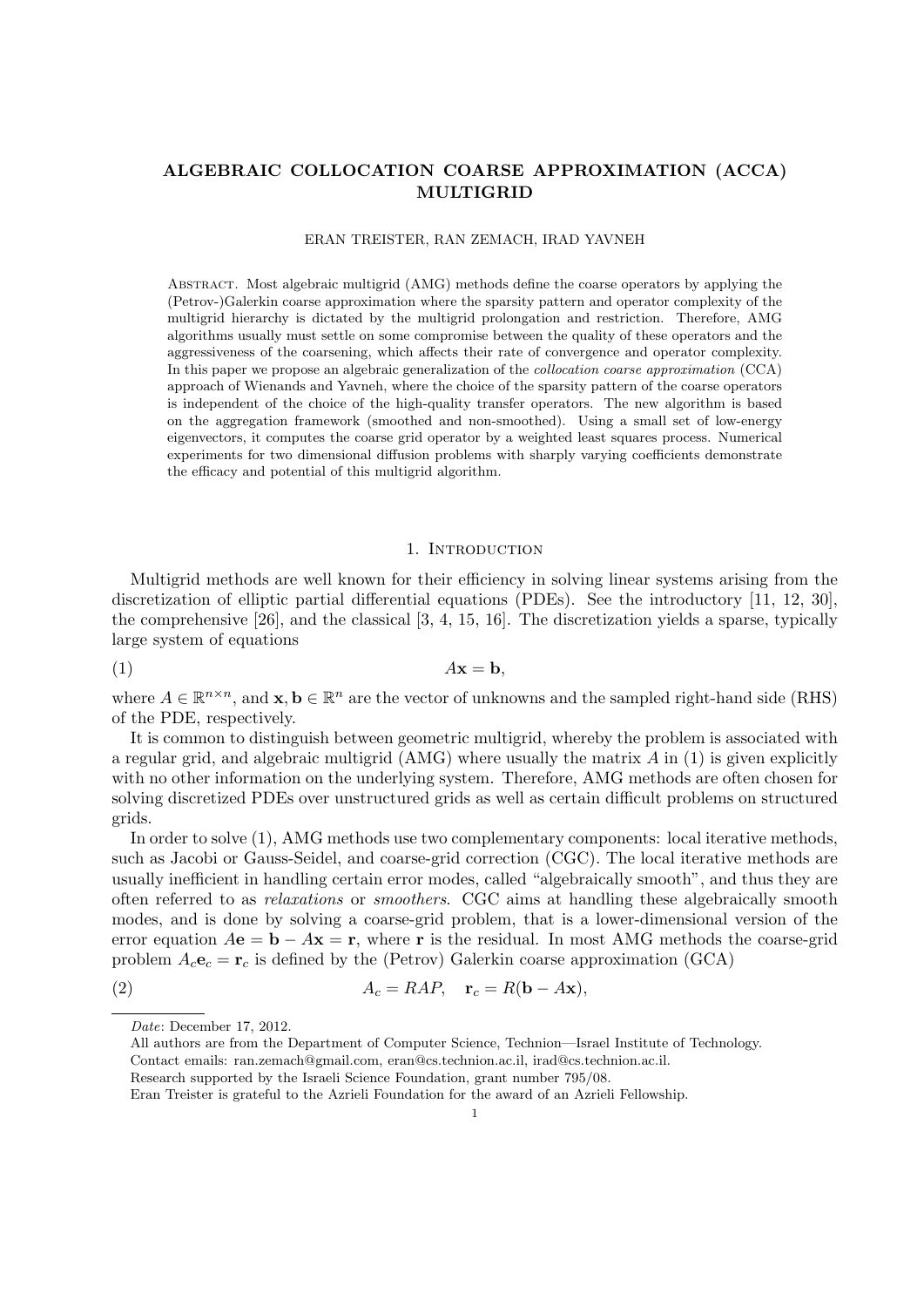which is a projection of the error equation onto the subspace defined by the full-rank prolongation and restriction operators,  $P \in \mathbb{R}^{n \times n_c}$  and  $R \in \mathbb{R}^{n_c \times n}$ , respectively, with  $n_c < n$ . The process is applied recursively, resulting in a hierarchy of successively coarser problems and their associated operators.

One drawback of GCA is that the control over the sparsity of *A<sup>c</sup>* is quite limited and is dictated by *P* and *R*. This might lead to a growth in the sparsity pattern of the Galerkin coarse-grid operators and high overall computational complexity of the multigrid algorithm. In the case of large-scale parallel computing, this usually leads to high communication overhead on coarse grids [23]. Thus, one must often compromise between the quality of these operators and the aggressiveness of coarsening, which affects the rate of convergence and the operator complexity of the algorithm.

An example for the above discussion appears in aggregation-based AMG methods [8, 10, 27, 18, 17], where the coarsening is done by clustering (aggregating) the grid unknowns. In its simplest form of pure (non-smoothed) aggregation (AGG), *P* and *R* are sparser than those obtained by most other AMG approaches, and the operator complexity of the multigrid hierarchy is usually well-bounded and attractive. However, it is difficult to obtain grid independent convergence using this approach, and in many cases it requires some sort of acceleration on all levels of the hierarchy [19, 20], often requiring a more elaborate recursive structure (usually W-cycles). Due to this inherent weakness, the approach of *Smoothed Aggregation* (SA) [8, 10, 27, 13] is often preferred over AGG. In SA we smooth the simple aggregation operators by a relaxation operator. This improves the convergence properties of the multigrid solver, but it also increases the operator complexity of the multigrid hierarchy. Therefore, when using SA we must make sure that our coarsening is aggressive enough to prevent exaggerated stencil growth.

In [29] Wienands and Yavneh propose an alternative to GCA in (2), called *Collocation Coarse Approximation* (CCA). The idea behind CCA is to assume control over the sparsity pattern of *A<sup>c</sup>* by selecting it explicitly. The coefficients of each row of *A<sup>c</sup>* are chosen such that a certain subspace of the algebraically smooth modes is approximated exactly as in GCA. This subspace is determined by a set of local functions that form a good local basis for the algebraically smooth modes. For example, in [29] mainly the monomials  $\{1, x, y, x^2, y^2\}$  were used to locally approximate geometrically smooth modes. The CCA approach is shown to work well in a structured-grid environment, but it is still unclear how to automatically choose the coarse-grid sparsity patterns and the basis functions themselves. These limitations prevent CCA from being able to handle unstructured settings, for example.

In this paper, we present an algebraic generalization of CCA, called *Algebraic Collocation Coarse Approximation* (ACCA), which attempts to satisfy these requirements. Our algorithm uses the aggregation framework as a basis platform, by applying adaptive smoothed aggregation  $(\alpha SA, [8])$ to define the transfer operators, but GCA is employed along with the simple AGG for defining a sufficiently sparse non-zero pattern of *Ac*. Furthermore, we define our basis functions automatically using the lowest eigenmodes of *A*, which we calculate using a multilevel eigensolver. This approach is inspired by Bootstrap AMG (BAMG) [5], where the nonzero entries of *P* are calculated in a similar way. This algorithm belongs to a group of adaptive algorithms, including [8, 9, 5], that have a rather expensive setup phase and may fit scenarios were we solve (1) multiple times with the same matrix  $A$  and multiple right hand sides  $b$ —then, a one-time expensive setup is worthwhile.

1.1. **Preliminary definitions.** Next, we briefly present some definitions and notations of the adaptive aggregation framework that we use throughout this work.

1.1.1. *Adaptive multigrid.* It is known that, when (2) is used, the prolongation must be chosen so as to accurately approximate the algebraically smooth modes. The purpose of adaptive multigrid methods [8, 10, 9] is to treat problems where the local behavior of these smooth modes is not available a priori. Their main idea is to calculate a prototype vector for the smooth modes by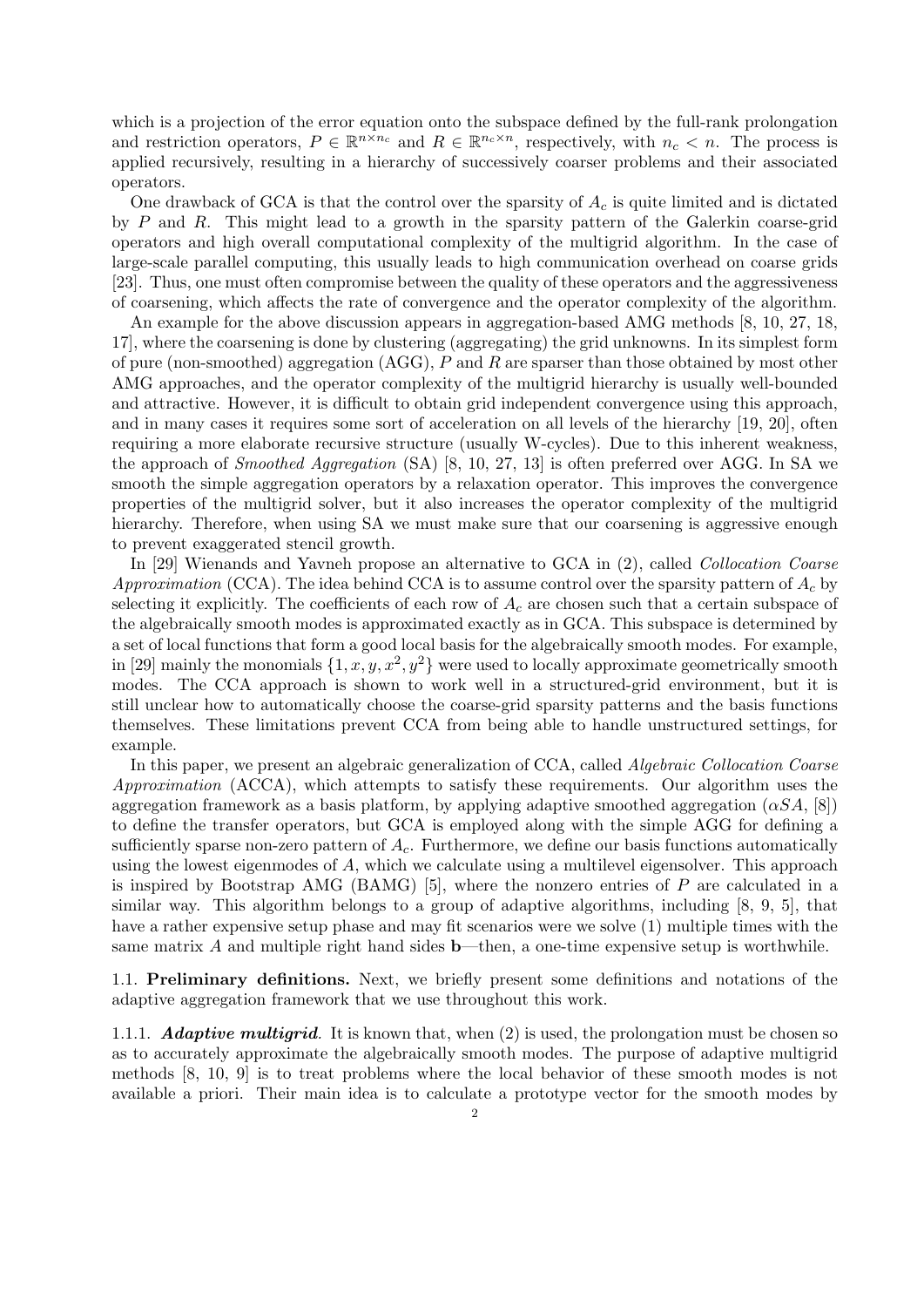applying relaxations to the homogeneous system  $A\mathbf{e} = 0$ . Once such a vector is available, we define the prolongation to have it in its range. Once a hierarchy of operators is set, it can be used to further improve the prototype vector by applying V-cycles to the homogeneous system. Finally, the hierarchy is reconstructed using the improved prototype vector. If *A* in (1) is nonsymmetric, the restriction may be adapted independently of the prolongation [10].

1.1.2. *Pure (non-smoothed) adaptive aggregation.* Aggregation methods are defined by a partitioning of the fine-grid index set  $\{1, ..., n\}$  into  $n_c$  disjoint subsets  $\{C_J\}_{J=1}^{n_c}$ , which are called aggregates. Given these aggregates and a prototype vector **x**, we define the simple AGG prolongation, which we denote by  $P_0$ :

(3) 
$$
(P_0)_{i,J} = \begin{cases} \frac{x_i}{(x_c)_J} & i \in C_J, \\ 0 & otherwise, \end{cases}
$$

where  $(x_c)_J = \sqrt{\sum_{j \in C_J} x_j^2}$  is the *J*-th entry of a coarse vector  $\mathbf{x}_c$ , which satisfies  $\mathbf{x} = P_0 \mathbf{x}_c$  (**x** is in the range of  $P_0$ ). By this definition, the columns of  $P_0$  are orthogonal and  $P_0^T P_0 = I_{n_c}$ , where  $I_{n_c}$  is the identity matrix of size  $n_c$ . For the AGG restriction operator  $R_0$  we use  $R_0 = P_0^T$ , and we also define a similar *secondary* restriction operator  $\hat{R} \in \mathbb{R}^{n_c \times n}$ , that is used to generate coarse versions of fine-grid vectors. For example, in a  $\mathcal{C}\setminus\mathcal{F}$  splitting framework, and also in [29],  $\hat{R}$  is an injection operator. In our case, we want to choose  $\hat{R}$  such that  $\|\mathbf{x} - P_0(\hat{R}\mathbf{x})\|_2$  is minimized. This leads to

$$
\hat{R} = P_0^T,
$$

which is the Moore-Penrose pseudo-inverse of  $P_0$ , given that  $P_0^T P_0 = I_{n_c}$ .

In this work, we define our aggregation by the Bottom-Up approach used in [24, 25], but other aggregation-based coarsening methods such as [27, 18] may also be suitable for our algorithm.

1.1.3. *Smoothed aggregation operators.* As mentioned above, SA methods aim at improving the convergence properties of the simple AGG by smoothing the transfer operators  $P_0$  and  $R_0$ , which are henceforth dubbed *tentative operators*. More precisely, the SA prolongation is often defined by

(5) 
$$
P = P_{\omega} = (I - \omega D^{-1} A) P_0,
$$

where the matrix *D* is the diagonal of *A*,  $\omega$  is a damping parameter (we use  $\omega = 0.75$ ), and  $I - \omega D^{-1}A$  is the error propagation matrix associated with damped-Jacobi relaxation. If *A* is symmetric then  $R = P^T$  is usually used, and if not, then *R* may be [14]

(6) 
$$
R = R_{\omega} = P_0^T (I - \omega A D^{-1}).
$$

### 2. Algorithm description

Given the problem matrix *A*, multigrid algorithms employing GCA define suitable *P* and *R*, and then use (2) to construct  $A_c$ . Therefore, the sparsity pattern of  $A_c$  is dictated by *P* and *R*. The main idea of CCA is to separate the issue of the coarse-grid operator sparsity pattern from the transfer operators  $R$  and  $P$ . This allows us to fix the sparsity pattern of  $A_c$  and, independently, use high quality transfer operators  $P$  and  $R$ . In [29],  $A_c$  is constructed in such a way that it yields an exact approximation of the GCA operator, *RAP*, with respect to certain basis vectors. Assume that the current error, **e**, is in the range of *P*, i.e.,  $\mathbf{e} = P\mathbf{e}_c$ . Also, assume that  $A_c$  is constructed such that  $A_c \mathbf{e}_c = RAP \mathbf{e}_c$ , implying that  $\mathbf{e}_c$  can be represented as a linear combination of the basis vectors that are used to define *Ac*. Then, the two-level cycle of CCA eliminates the error **e** [29]:

(7) 
$$
\mathbf{e}_{new} = [I - P(A_c)^{-1}RA] \mathbf{e} = [I - P(A_c)^{-1}RA]P \mathbf{e}_c \n= [P - P(A_c)^{-1}RAP] \mathbf{e}_c = P(A_c)^{-1}[A_c - RAP] \mathbf{e}_c = 0.
$$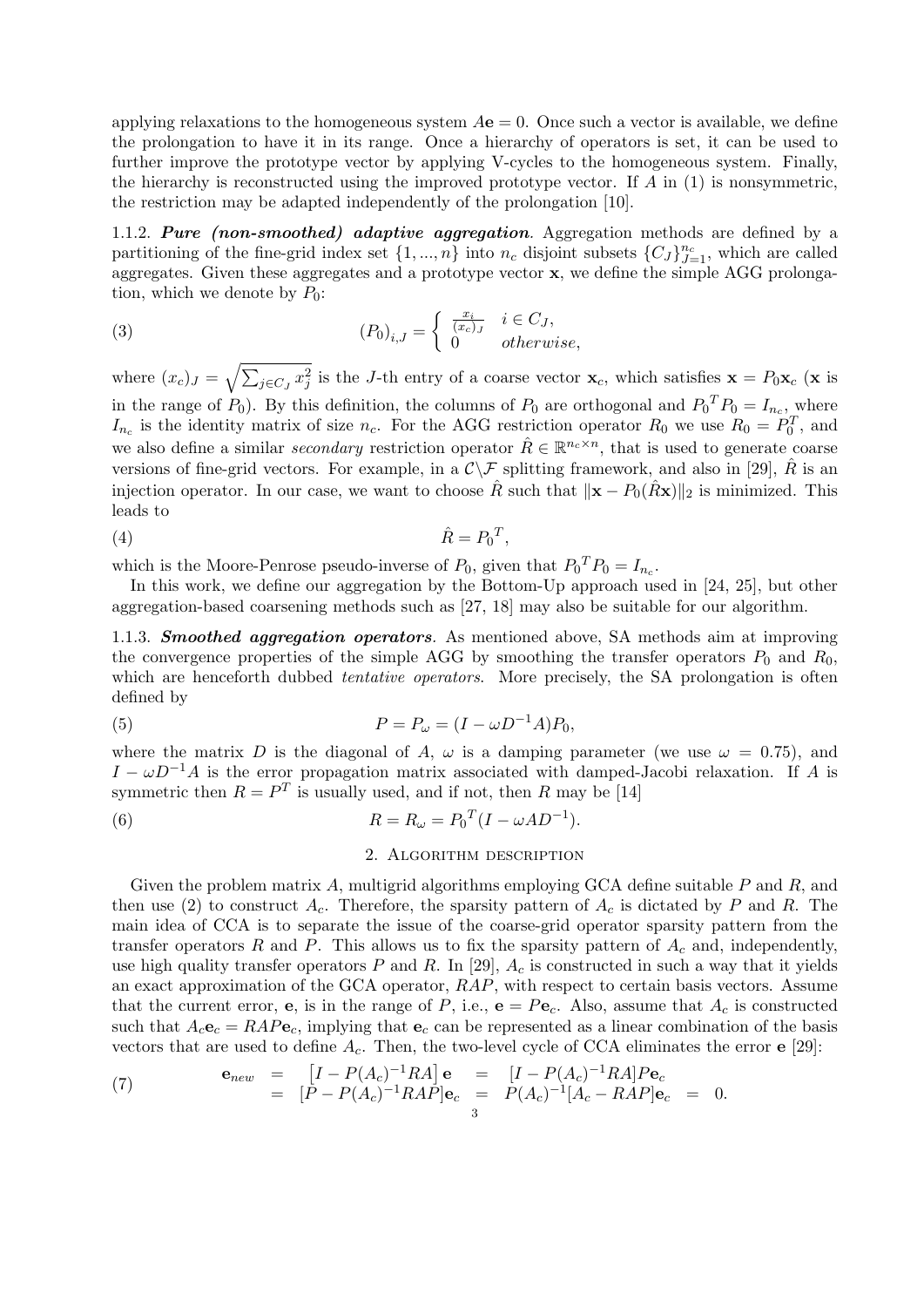With this motivation, the CCA algorithm typically chooses the monomials  $\{1, x, y, x^2, y^2, ...\}$  as basis functions, because they are able to represent accurately the *geometrically* smooth error modes that comprise **e** and **e***c*. To accomplish this for *algebraically* smooth errors, in ACCA we compute the  $k^e$  lowest eigenvectors of *A* (the ones corresponding to the smallest eigenvalues), where  $k^e$  is equal to or larger than the maximal number of non-zeros per row in *Ac*. These eigenmodes, that comprise the near null-space of *A*, are known to be related to the sought *algebraically* smooth modes [8, 5, 9].

Our algorithm starts with a preliminary phase (Phase I), where we calculate the set of global basis vectors—approximations for the lowest eigenvectors of *A*. For this we build a simple aggregation hierarchy (based on subsection 1.1.2 and GCA), and use it to approximate the  $k^e$  eigenvectors by applying the PINVIT AMG (PAMG) eigensolver of [2], together with the accelerated AGG K-cycle algorithm of [19]. Once the basis vectors are set, we use a second phase (Phase II), where we define the  $\alpha SA$  operators (5)-(6), using lowest of the eigenmodes as a new prototype for our prolongation. Next, we define the ACCA operator  $A_c$  to have the sparsity pattern of AGG produced by GCA, and by using the operators  $R$ ,  $P$ , and the basis vectors, we calculate  $A<sub>c</sub>$ 's elements according to the ACCA approach elaborated in this section. This process is repeated recursively, resulting in the ACCA hierarchy.

A detailed description of both phases is given next, but we first note that, as in the *αSA* framework of [8], we first diagonally scale the fine-level matrix *A*. That is, we effectively solve an equivalent system  $D^{-1/2}AD^{-1/2}y = D^{-1/2}b$ , and so we henceforth assume that the system (1) is diagonally scaled.

2.1. **Phase I: Multilevel Eigensolver for generating global basis vectors.** In this work, we assume that we should not use high-quality smoothed-aggregation transfer operators along with GCA, because doing so may be inappropriate in our framework, for example, due to an unacceptable increase in the operator complexity of our algorithm. However, to use our method, we need to calculate a near null-space vector set, which is in principle at least as hard as solving (1). Although this can be done by non-multigrid methods (such as Lanczos [21]), we prefer to use a multigrid method that may lead to mesh-independent performance. Inspired by [5], we first build a relatively cheap GCA multigrid hierarchy and use it to develop the multilevel eigensolver. Most such eigensolvers, including the one we use [2], apply V-cycles iteratively. Since we allow only complexity-friendly (low-quality) transfer operators, we need to accelerate our V-cycles to have the best possible convergence rate when calculating our basis vectors.

As noted above, we build a GCA AGG hierarchy as in Section 1.1.2, and use it along with the PAMG eigensolver of [2] together with the K-cycle algorithm of [19]. As described in [2, 5], when coarsening a symmetric eigenproblem by GCA, we get a generalized eigenproblem

(8) 
$$
P_0^T A P_0 \mathbf{v} = \lambda P_0^T P_0 \mathbf{v} = \lambda T \mathbf{v}
$$

where *T* is a positive definite matrix. In this work,  $T = P_0^T P_0 = I_{n_c}$ , so we have a regular eigenproblem on all grids. Nevertheless, we keep *T* in our algorithm description for generality.

In the first step of our algorithm, we create an initial prototype vector **x** by applying several Gauss-Seidel relaxations on  $A$ **x** = 0 starting with **x** = 1 (we do 20 relaxations). From this point, Algorithm 1 describes a two-level algorithm for the creation of basis vectors in our setup Phase I of ACCA. The multilevel algorithm is obtained by recursion, where we make sure that our coarsest grid size is equal to or larger than *k e* .

In Step 2 of Algorithm 1, we apply the Bottom-Up aggregation procedure of [25], and define the AGG operator  $P_0$  in (3). Then, we coarsen A and **x** (Step 3), and go down the multigrid hierarchy. Once the problem is small enough, we stop coarsening and the AGG hierarchy is set. Following that, we apply a direct coarsest level solution and, as we traverse up the multigrid hierarchy, we apply the PAMG eigensolver together with K-cycles, in a Full Multigrid (FMG) style [11] in Steps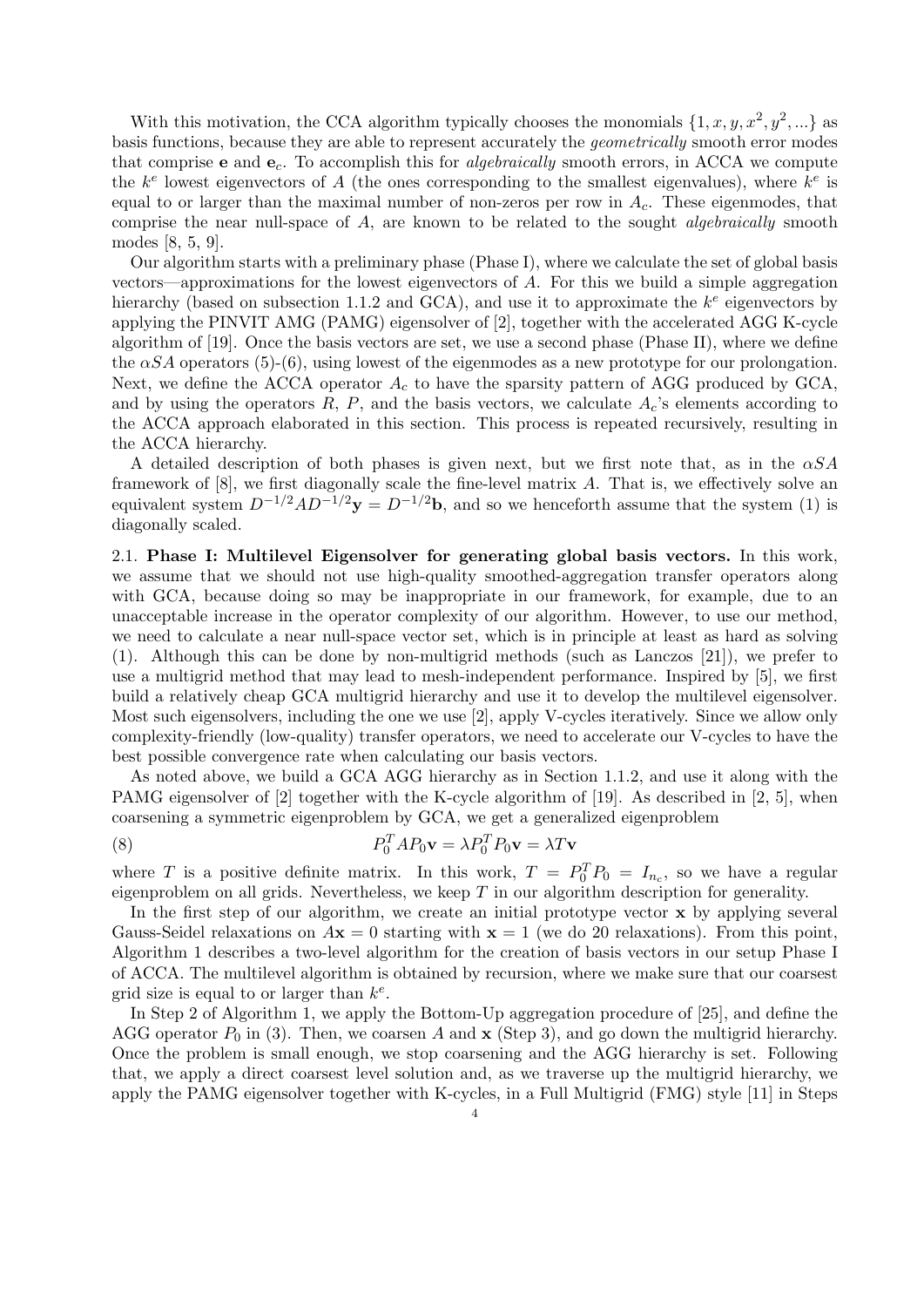$\textbf{Algorithm:} \ \{ \mathbf{v}^i \}_{i=1}^k = \textbf{Two-Level-AGG-PAMG-Eigensolver}(A,T,\mathbf{x},k^e,\nu_0)$ *% Initial prototype vector:* **x***. Number of eigenmodes needed: k e . %* Number of relaxations at each level:  $\nu_0$ . (We use  $\nu_0 = 3$ ) *% Kcycle for solving*  $A\mathbf{x} = \mathbf{b}$ *: Kcycle*( $A, \mathbf{x}, \mathbf{b}, \nu_1, \nu_2$ ) (2 accelerated W-cycles) (1) Apply  $\nu_0$  relaxations on  $A\mathbf{x} = 0$ . (2) Define AGG  $P_0$  based on  $A$  and  $\mathbf{x}$ . (3) Apply GCA Coarsening:  $A_c = P_0^T A P_0$ ,  $\mathbf{x}_c = \hat{R} \mathbf{x}, T = P_0^T P_0$ . (4) Solve the coarse-grid generalized eigenproblem: Find the lowest  $k^e$  eigenpairs:  $\{(\mathbf{v}_c^i, \lambda_c^i)\}_{i=1}^{k^e}$  s.t  $A_c \mathbf{v}_c^i = \lambda_c^i T \mathbf{v}_c^i$ (5) Prolong the eigenmodes:  $\mathbf{v}^i = P_0 \mathbf{v}_c^i$ . (6) Post-smoothing and approximation of eigenvalues: **for**  $i = 1, ..., k^e$ : Apply  $\nu_0$  relaxations on  $A$ **v**<sup> $i$ </sup> = 0.  $\{(\mathbf{v}^i, \lambda^i)\}_{i=1}^k \leftarrow \textbf{RitzProjection}(A, T, \{\mathbf{v}^i\}_{i=1}^k).$ (7) Apply several PAMG Eigensolver iterations: **for**  $i = 1, ..., k^e : \mathbf{v}^i \leftarrow \textbf{Kcycle}(A, \mathbf{v}^i, \lambda^i T \mathbf{v}^i, 1, 1).$  $\{(\mathbf{v}^i, \lambda^i)\}_{i=1}^k \leftarrow \textbf{RitzProjection}(A, T, \{\mathbf{v}^i\}_{i=1}^k).$ 

**Algorithm 1:** Setup phase I - Calculation of Basis Vectors

5-7. Step 6 is where we address the issue of having non-optimal  $P_0$  and  $R_0$ . In [2, 5], where highquality AMG operators are used, the eigenvalues on each level are initialized with the corresponding eigenvalues from the next coarser level (that is, we go from Step 5 to Step 7 directly with  $\lambda^i = \lambda_c^i$ ). In [5], the similarity of eigenvalues between consecutive coarser levels is the convergence criterion of the BAMG process. Since  $P_0$  and  $R_0$  are of low quality, we do not have such similarity—this is in fact the reason why these operators are of low quality. To address this issue, we first smooth the basis vectors with zero RHS (without using a  $\lambda^i \mathbf{v}^i$  RHS), so noise produced by the prolongation is significantly damped, and the newly approximated  $\lambda$ 's in Step 6 are more accurate. The Ritz projection procedure in Algorithm 1 is rather standard and can be found in the classical [6].

Our convergence criterion for Step 7 of the multilevel version of Algorithm 1 is given by

(9) 
$$
\max_{i=1,2,\dots,k^e} \left\{ \|A\mathbf{v}^i - \lambda^i \mathbf{v}^i\|_{\infty} \right\} \leq \epsilon,
$$

where all  $\mathbf{v}^i$ 's are normalized and  $\epsilon$  is problem size dependent. A bigger problem requires a smaller  $\epsilon$ . When this criterion is satisfied at the finest level, we achieve a good approximation to the  $k^e$ lowest eigenvectors of *A*, and phase I is completed.

2.1.1. *An "economic" Phase I.* The above process may be expensive, especially because of the rather strict convergence criterion in (9). Yet, as in [5], there is no theoretical requirement in our algorithm for having exact low eigenmodes as basis vectors. All we need is a set of algebraically smooth vectors that are locally independent, and we choose them to be our approximation of the lowest eigenmodes of *A*. Only one of these eigenmodes, which will be used as a prototype vector for improving our prolongation, needs to be highly accurate. Hence, in practice we use an "economic" phase I, where on the finest level we improve only the lowest eigenmode by PAMG, that is, we use  $k^e = 1$  in Step 7 and in the criterion (9).

2.2. **Phase II: building the CCA hierarchy.** For describing our algorithm we start with some definitions and notation for our second setup phase. Following that, we describe both the original CCA and our new ACCA algorithms.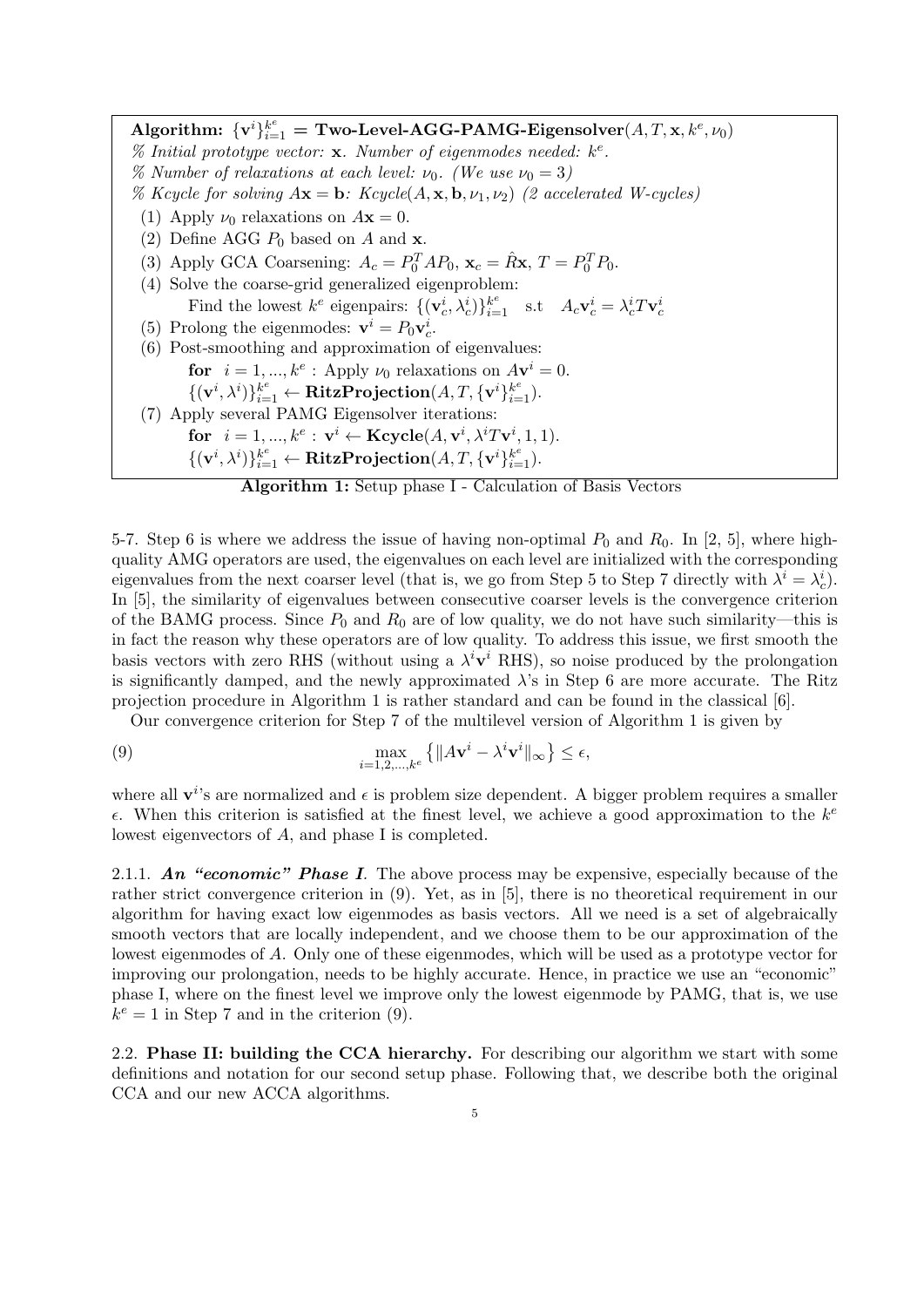2.2.1. *Definitions and notation.* Using the transfer operators (3), (5), and (6), we denote the smoothed and non-smoothed GCA aggregation coarse operators by

(10) 
$$
A_c^0 = P_0^T A P_0, \quad A_c^\omega = R_\omega A P_\omega,
$$

and by  $(A_c^0)_i$  and  $(A_c^{\omega})_i$  we denote the *i*-th row vectors of  $A_c^0$  and  $A_c^{\omega}$ , respectively. Next, let  $\mathcal N$ denote the coarse-grid index set  $\{1, ..., n_c\}$ , and let the indices of the non zeros at lines *i* of (10) be

(11) 
$$
\mathcal{N}_i^0 = \{j : (A_c^0)_{ij} \neq 0\}, \quad \mathcal{N}_i^\omega = \{j : (A_c^\omega)_{ij} \neq 0\}.
$$

Also, denote the sizes of the above sets by  $n_i^0 = |\mathcal{N}_i^0|, n_i^{\omega} = |\mathcal{N}_i^{\omega}|.$ 

Finally, we denote by  $T_i^0 \in \mathbb{R}^{n_i^0 \times n_c}$  and  $T_i^{\omega} \in \mathbb{R}^{n_i^{\omega} \times n_c}$  the simple restriction matrices from the coarse index set  $\mathcal{N}$  to the index sets  $\mathcal{N}_i^0$  and  $\mathcal{N}_i^{\omega}$  respectively:

(12) 
$$
(T_i^0)_{J,k} = \begin{cases} 1 & k \in \mathcal{N}_i^0 \\ 0 & otherwise \end{cases}, \quad (T_i^{\omega})_{J,k} = \begin{cases} 1 & k \in \mathcal{N}_i^{\omega} \\ 0 & otherwise \end{cases}, \quad k = 1, ..., n_c,
$$

where *J* is the *J*-th index in  $\mathcal{N}_i^0$  and  $\mathcal{N}_i^{\omega}$ . For example, the term  $T_i^0$   $[(A_c^0)_i^T]$  equals, by definition, a dense vector of size  $n_i^0$  comprised of the non-zero entries of the *i*-th row of  $A_c^0$ .

2.2.2. The Phase II algorithm. Having finished Phase I, we have the  $k^e$  global fine-grid basis vectors  $\{v^i\}_{i=1}^k$  and, henceforth, we also refer to them as the columns of a basis-vector matrix

(13) 
$$
B = \left[\mathbf{v}^1, \mathbf{v}^2, ..., \mathbf{v}^{k^e}\right] \in \mathbb{R}^{n \times k^e}.
$$

Using the lowest eigenvector  $\mathbf{v}^1$ , we define our final  $\alpha SA$  transfer operators  $P_0$ ,  $P_\omega$  and  $R_\omega$  by  $(3)$ ,  $(5)$ , and  $(6)$  respectively. Next, we define the ACCA operator  $A<sub>c</sub>$  to have the same (attractive) sparsity pattern as  $A_c^0$ 

(14) 
$$
\text{Sparsity}(A_c) \triangleq \text{Sparsity}(A_c^0),
$$

and then calculate its entries. Algorithm 2 describes the "outer" part of Phase II using the *calculateACCARow*() procedure that calculates each row of *Ac*. This process is repeated recursively until *n<sup>c</sup>* is small enough, resulting in the multilevel ACCA hierarchy. The diagonal matrix *W* that appears in Step 4 will be discussed later.

# **Algorithm: ACCA-Setup**(*A, B, ν*0)

- % Basis vectors matrix:  $B = [\mathbf{v}^1, \mathbf{v}^2, ..., \mathbf{v}^k]^T$ *%* Number of relaxations at each level:  $\nu_0 = 5$ .
- (1) **for**  $i = 1, ..., k^e$ : Apply  $\nu_0$  relaxations on  $A\mathbf{v}^i = 0$ .
- (2) Define AGG  $P_0$  based on  $A$  and  $\mathbf{v}^1$ .
- (3) Define  $\alpha SA$  operators  $P_\omega$ ,  $R_\omega$ .
- (4) Define a diagonal weight matrix *W*

**for** 
$$
i = 1, ..., k^e : W_{ii} = \frac{\|\mathbf{v}^i\|_2}{\|A\mathbf{v}^i\|_2}
$$

- *∥A***v***i∥*<sup>2</sup> (5) Apply GCA Coarsening:  $A_c^0 = P_0^T A P_0$ ,  $A_c^{\omega} = P_{\omega}^T A P_{\omega}$ .
- (6) Coarsen the basis-vector matrix:  $B_c = \hat{R}B$ .
- (7) Calculate the ACCA operator:
- $\textbf{for } i = 1, ..., n_c: \text{ Apply } (A_c)_i = \textbf{calculateACCARow}((A_c^0)_i, (A_c^\omega)_i, B_c, W)$
- (8) Recursive Call:  $\text{ACCA-Setup}(A_c, B_c, \nu_0)$

# **Algorithm 2:** Setup Phase II - Calculation of the ACCA Hierarchy

We next describe an explicit construction of the ACCA operator—the *calculateACCARow*() procedure (Step 7). This process is repeated independently for each row and therefore may be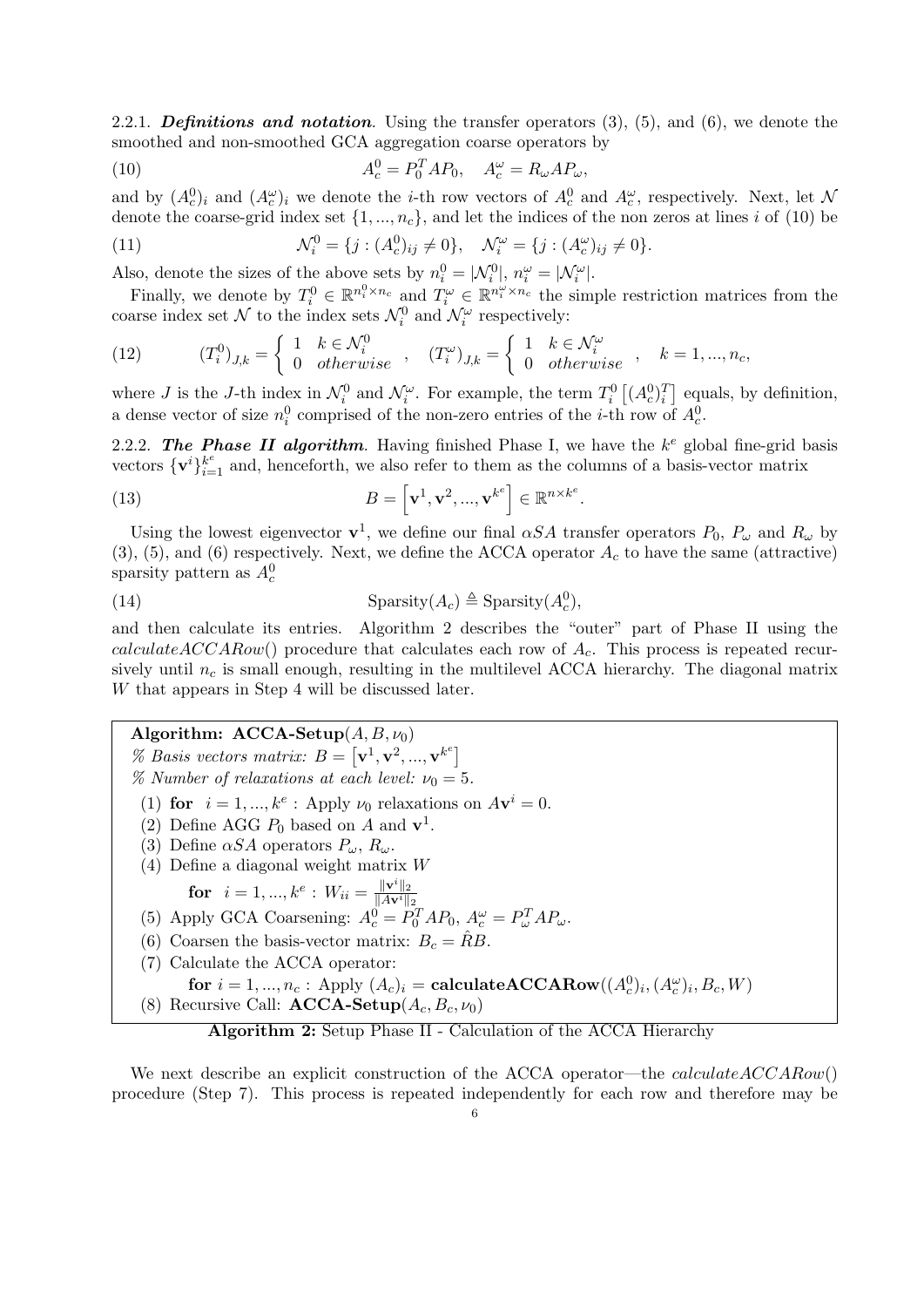easily implemented in parallel computing scenarios. By way of motivation, we first briefly recall the construction of the original CCA operator as in [29].

2.2.3. *Construction of the original CCA operator.* In the CCA algorithm of [29], a matrix of basis vectors  $B^{(i)} = \begin{bmatrix} b_1^{(i)} \end{bmatrix}$  $\left[\begin{array}{c} (i), b_2^{(i)}, ..., b_{n_2^{(i)}}^{(i)} \end{array}\right] \in \mathbb{R}^{n_c \times n_i^{0}}$  is generated geometrically for computing the entries of each row *i* of  $A_c$ . These vectors are chosen a priori, typically as the monomial functions  $\{1, x, y, x^2, y^2, ...\}$  centered at the grid point *i* as the origin. Then, motivated by (7),  $(A_c)_i$  is defined as the solution of

(15) 
$$
[(A_c)_i - R_i AP] B^{(i)} = 0,
$$

where *R* and *P* are the chosen high quality transfer operators (for ACCA, we use  $(5)-(6)$ ).

Assuming that the (chosen a priori) non-zero indices of  $(A_c)_i$  correspond to a set  $\mathcal{N}_i^0$ , then by setting  $M^{(i)} = T_i^0 B^{(i)} \in \mathbb{R}^{n_i^0 \times n_i^0}$  and  $\mathbf{u}^{(i)} = T_i^0 [(A_c)_i^T] \in \mathbb{R}^{n_i^0}$ , we can rewrite (15) as a linear system

(16) 
$$
\left(M^{(i)}\right)^T \mathbf{u}^{(i)} = \left(R_i A P B^{(i)}\right)^T = \left((R A P)_i B^{(i)}\right)^T,
$$

with  $n_i^0$  unknowns. Note that  $\mathcal{N}_i^0$  corresponds to the non-zero indices of  $(A_c)_i$  also in ACCA, following  $(11)$  and  $(14)$ .

Solving the system (16) gives the non-zeros of  $(A_c)_i$ . By the a priori choice of  $B^{(i)}$ , we can safely say that  $M^{(i)}$  is non singular and well-conditioned, and solving  $(16)$  is sufficient for computing the nonzeros of  $(A_c)_i$ . Effectively, in (15)-(16), we use only the lines of  $B^{(i)}$  corresponding to the non-zero indices of  $(A_c)_i$  and  $(RAP)_i$ , and so we refer to these as the *local* basis vectors of  $B^{(i)}$ .

2.2.4. *Construction of the ACCA operator.* As in Algorithm 2, when calculating all the rows of the ACCA operator *Ac*, we have the single coarse basis-vector matrix

(17) 
$$
B_c = \hat{R}B \in \mathbb{R}^{n_c \times k^e},
$$

where  $k^e$  is equal to or larger than the number of nonzeros in each row *i*, and *B* appears in (13). Analogously to CCA, we may calculate  $(A_c)_i$  by choosing the first  $n_i^0$  columns of  $B_c$  as  $B^{(i)}$  and use (15) as in CCA. However, this is a risky approach since now we have no guarantee that the resulting system is well-posed for all rows. The columns of *B<sup>c</sup>* may be *locally* linearly dependent even though they are *globally* independent, and in that case serious defects may occur in *Ac*.

To solve this issue, instead of (15), in ACCA we use an overdetermined system of equations for calculating  $(A_c)_i$ , taking all available factors into account. Our solution consists of a weighted Least Squares minimization involving two quadratic terms

(18) 
$$
\left\| \left[ (A_c)_i - (A_c^{\omega})_i \right] B^{(i)} \right\|_{2,W}^2 + \beta \phi \left[ (A_c)_i \right] \longrightarrow \min,
$$

where  $B^{(i)} \in \mathbb{R}^{n_c \times k^e}$  is a basis-vector matrix, the weighted squared norm  $\|\mathbf{v}\|_{2,W}^2$  is given by  $\langle \mathbf{v}, W\mathbf{v} \rangle$ for any vector **v**, and *W* is a diagonal weight matrix defined in Step 4 of Algorithm 2;  $\phi$  is another quadratic function for determining  $(A_c)_i$ , and  $\beta > 0$  is a balancing scalar between the two terms. If we have  $k^e = n_i^0$ , and  $\beta = 0$ , then (18) reduces to (15), but with a different  $B^{(i)}$ . We now discuss the choice of  $B^{(i)}$ , and describe  $\phi$  later.

Let  $T_i \in \mathbb{R}^{n_i \times n_c}$  be a simple restriction matrix that, similarly to (12), corresponds to the index set  $\mathcal{N}_i = \mathcal{N}_i^0 \cup \mathcal{N}_i^{\omega}$ , with  $|\mathcal{N}_i| = n_i$ . Then,  $G \triangleq T_i B_c \in \mathbb{R}^{n_i \times k^{\hat{e}}}$  is the sub-matrix of basis vectors that corresponds to the effective indices in the first term of (18). This way, every sampled basis vector (a column of *G*) has a local scale. This scale is somewhat irrelevant, since it is known that only the ratios between strongly connected elements is the important characteristic of smooth error modes [24]. In the LS minimization in (18), such a scale may act as a fake weight on the local basis vectors, causing irrelevant preference to certain equations. To solve that, we simply normalize the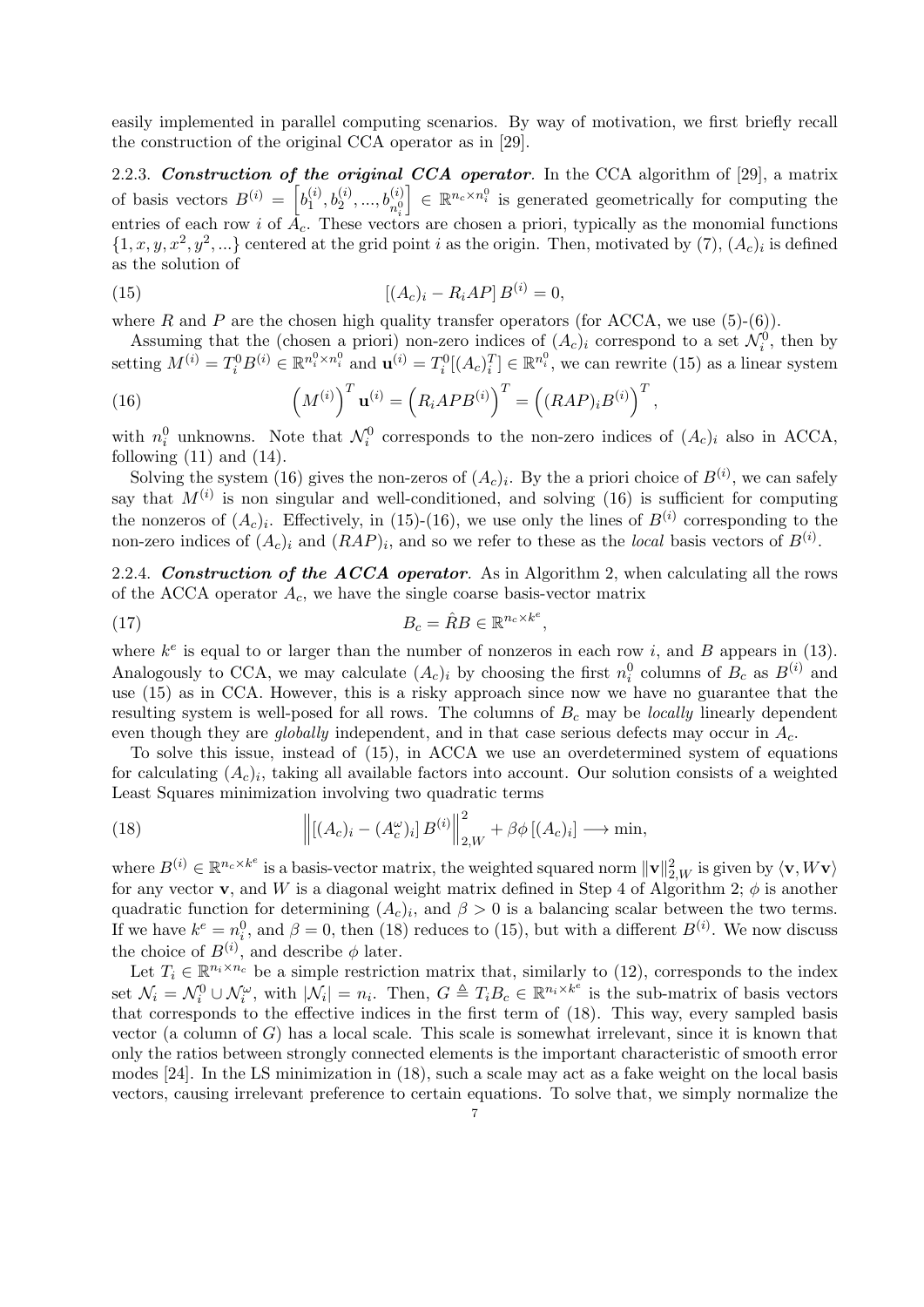columns of *G*. In our next step we apply a (stabilized) Gram Schmidt orthogonalization to *G* to expose the local characteristics of our basis vectors and by that improve the numerical stability of our minimization. We do not apply normalization in this Gram Schmidt process in order to prevent situations were errors are amplified in cases where *G* has almost linearly dependent columns. The above process and the final definition of  $B^{(i)}$  is described in Steps 1-4 of Algorithm 3.

 ${\bf Procedure: \; calculateACCARow}((A^0_c)_i, (A^{\omega}_c)_i, B_c, W)$ 

- *%* Restricted Basis vectors matrix:  $B_c \in \mathbb{R}^{n_c \times k^e}$
- *% Diagonal weight matrix: W.*
- (1) Define  $G = T_i B_c \in \mathbb{R}^{n_i \times k^e}$
- (2) Normalize the columns of *G*.
- (3) Apply an orthogonalization process to *G* without normalizing its columns.
- (4) Define  $B^{(i)} = T_i^T G \in \mathbb{R}^{n_c \times k^e}$  % zero-filling
- (5) Solve the Least-Squares problem (18) with  $\phi$  as in (19).

## **Algorithm 3:** Calculation of the *i*-th row of an ACCA operator

The second term of (18) adds available information to our mechanism that does not depend on the basis vectors. For that we use the AGG line  $(A_c^0)_i$  together with the fact that  $A_c^0$  is known to have a bad scale but good ratios between entries of each row. For example, for the finite differences discretization of a Laplacian operator, plain  $2 \times 2$  aggregation using a piece-wise constant  $P_0$  causes a factor 2 scale when compared with the fine-grid operator [7] . This property has led to the idea of accelerating AGG by overcorrection techniques [1, 28, 7, 22]. Inspired by this property, we define *ϕ* as the quadratic distance function

(19) 
$$
\phi [(A_c)_i] = \left( (A_c)_{ii} - \frac{1}{2} (A_c^0)_{ii} \right)^2 + \sum_{j \in \mathcal{N}_i^0, j \neq i} \left( (A_c)_{ij} - \frac{(A_c^0)_{ij}}{(A_c^0)_{ii}} (A_c)_{ii} \right)^2,
$$

where the first term measures the distance between the diagonal element of the ACCA operator and the scaled (by half) diagonal element of AGG, and the second term aims at making the ratios between the off-diagonals of *A<sup>c</sup>* and its diagonal be equal to the same ratios in the AGG operator  $A_c^0$ . The parameter  $\frac{1}{2}$  was chosen for all the test cases that we consider in this paper.

Lastly, we define the balancing parameter  $\beta$  in (18) as  $\beta = 10^{-2}$  min<sub>*i*</sub>{*W<sub>ii</sub>*} (*W* appears in the weighted norm of (18) and is defined in Step 4 of Algorithm 2). This way, if  $B^{(i)}$  has enough information for determining  $(A_c)_i$  then the second term  $\phi$  will not have a large influence on the result of the minimization of (18). Otherwise,  $\phi$  makes (18) well-posed. We note that as in [29], the ACCA algorithm does not preserve the symmetry of *A* in *Ac*.

#### 3. Numerical Results

In this section, the efficiency and robustness of the ACCA approach is investigated and compared to both *α*SA and AGG. We consider the two-dimensional diffusion equation on the unit square with Dirichlet boundary conditions

(20) 
$$
-(a(x, y)u_x(x, y))_x - (b(x, y)u_y(x, y))_y = f(x, y), \qquad (x, y) \in \Omega = (0, 1)^2 u(x, y) = g(x, y), \qquad (x, y) \in \partial\Omega
$$

The diffusion problem is discretized by the cell-centered finite differences method, leading to a five-point stencil on a discrete domain  $\Omega_h$  with regular mesh size  $h_x = h_y = h$ . We present results for  $h = 1/256$ ,  $h = 1/512$ , and  $h = 1/1024$  (i.e., for problem sizes  $256^2$ ,  $512^2$ , and  $1024^2$ ).

*.*

We consider a collection of classical test cases that covers a variety of possible coefficient inhomogeneities, including jumps that are aligned with the grid lines and jumps that are not aligned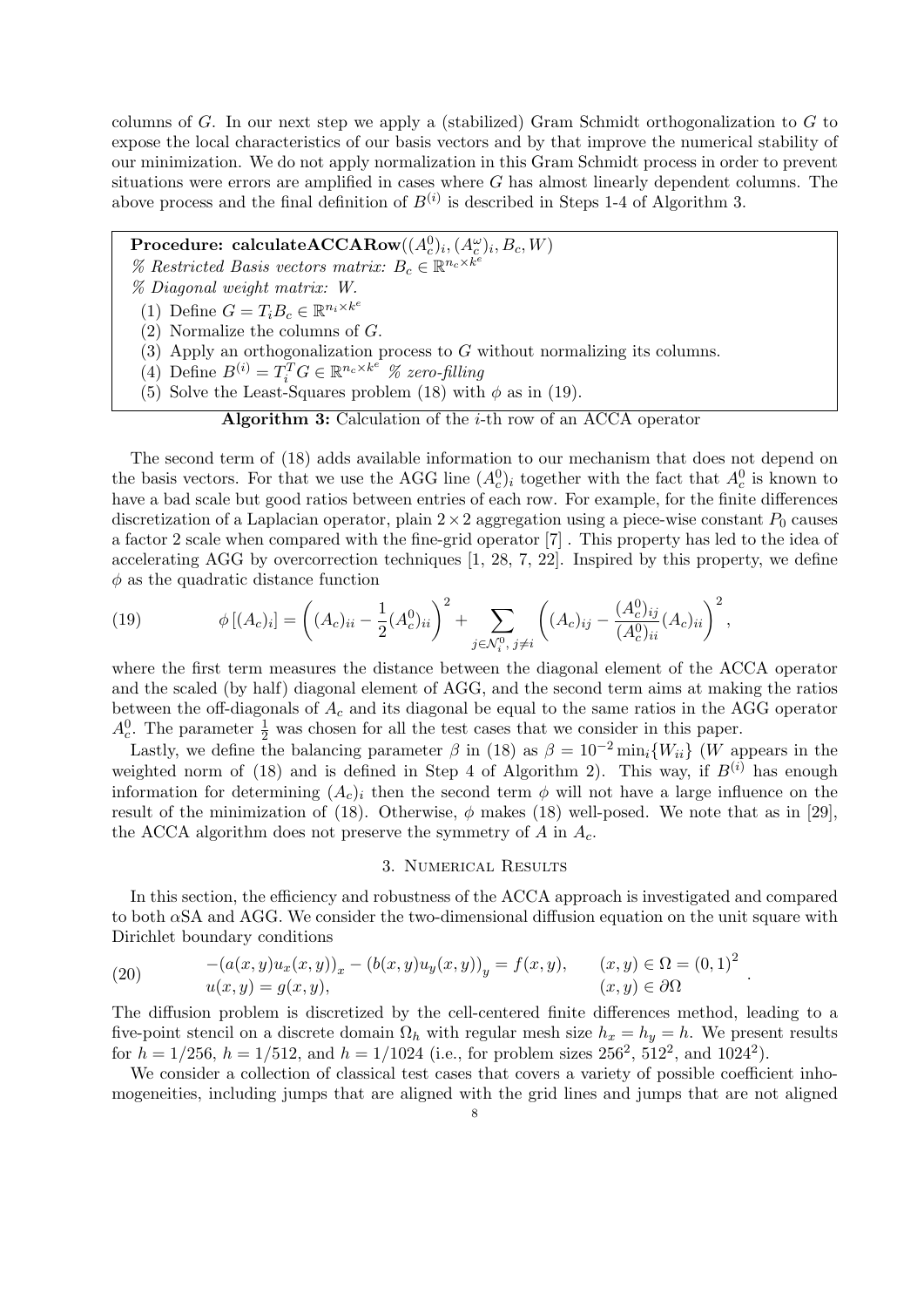

FIGURE 1. Types of jumping coefficients problems.

with the grid lines (most of the problems appear in [29]). With each grid geometry, we used a ratio of  $1:10^4$  of the coefficient discrepancy between the outer and inner shape. The problems are denoted by

| <b>TC1</b> : Horizontal jump,                    | <b>TC2</b> : Inhomogeneous square,                                                                    |
|--------------------------------------------------|-------------------------------------------------------------------------------------------------------|
| <b>TC3</b> : Inhomogeneous $90^{\circ}$ diamond, | <b>TC4</b> : Inhomogeneous narrow diamond,                                                            |
| <b>TC5</b> : Inhomogeneous circle,               | <b>TC6</b> : Inhomogeneous ellipse,                                                                   |
|                                                  | <b>TC7</b> : Inhomogeneous L-shaped strip, <b>TC8</b> : Inhomogeneous narrow $(0.04)$ vertical strip, |

and the different choices of shapes and coefficients *a*, *b* are specified in Figure 1.

We use  $V(2,2)$  cycles, with two pre- and post-Gauss Seidel relaxations for all methods. For all cases, we start with a random initial guess and solve a homogeneous problem where the right-handside *f* and boundary condition *g* are set to zero. Then, the exact solution is known to be zero and, thus, the numerical experiments are not limited by numerical accuracy. Hence, we compute the asymptotic convergence factor  $\gamma$  by the geometric mean convergence factor per cycle, computed over cycles number 45 to 50. We also compare each method's operator complexity, *op.c.*, which is the total number of non-zero elements in the operators *A* on all the grids, divided by that of the fine-level operator. Finally, the effective convergence factor,  $\gamma_{eff}$ , is defined as  $\gamma_{eff} = \gamma^{1/ope}$  and is a measure for comparing the effectiveness of the cycles.

All three methods use the calculated lowest eigenvector  $\mathbf{v}^1$  as the prototype vector for constructing *P* and *R* ((3) for AGG, and (5)-(6) for ACCA and  $\alpha SA$ ). For AGG and  $\alpha SA$ , this vector is calculated using the same Algorithm 1 of ACCA, with  $k^e = 1$ . For ACCA, we use  $k^e = 6$  basis vectors. For all methods, in (9) we use  $\epsilon = 10^{-6}, 10^{-7}, 10^{-8}$  for  $n = 256^2, 512^2, 1024^2$ , respectively.

Table 1 compares the performance of ACCA with AGG and *α*SA as solvers for the different test cases. Most noticeable is the attractive (and almost identical) operator complexity of ACCA and AGG in comparison with  $\alpha SA$ . The convergence factors  $\gamma$  of ACCA are much closer to those of *α*SA than to those of AGG, with *αSA* having the best  $\gamma$  values, as expected. The table shows that the performance of ACCA in the problems with grid aligned jumps (TC1,TC2,TC7,TC8) is better than its performance with the rest of the problems (non grid aligned jumps: TC3-TC6). Overall, for all the problems presented, the *effective* convergence factors *γef f* of ACCA are comparable to those of *α*SA, and a lot better than those of AGG.

Interestingly, the problem TC3 is the one reported problem that the original CCA algorithm failed to handle. It is the only problem with non-grid aligned jumps in [29], and so it seems that the ACCA algorithm may be more robust for such problems than CCA. In addition, the structured grids are not preserved on the coarser grids of some of the above problems, indicating that ACCA may handle similar problems on unstructured settings.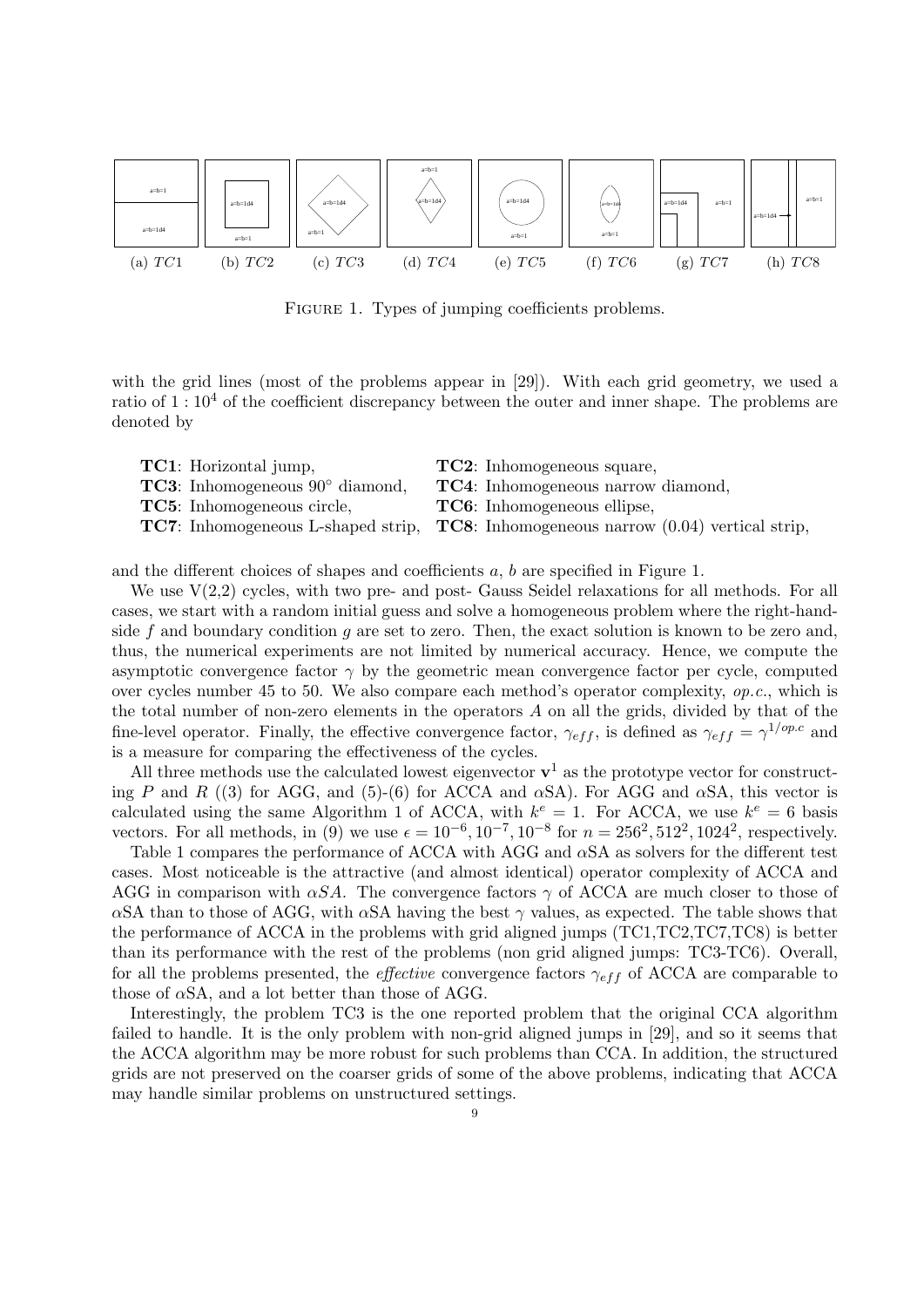| Problem         | $\boldsymbol{n}$ | AGG         |       | $\widehat{ACCA}$ |          |                     | $\alpha SA$    |          |       |                |
|-----------------|------------------|-------------|-------|------------------|----------|---------------------|----------------|----------|-------|----------------|
|                 |                  | $\gamma$    | op.c. | $\gamma_{eff}$   | $\gamma$ | op.c.               | $\gamma_{eff}$ | $\gamma$ | op.c. | $\gamma_{eff}$ |
|                 | $256^2$          | 0.921       | 1.341 | 0.940            | 0.161    | 1.341               | 0.256          | 0.072    | 2.572 | 0.360          |
| TC1             | $512^2$          | 0.950       | 1.337 | 0.963            | 0.187    | 1.337               | 0.285          | 0.120    | 2.633 | 0.447          |
|                 | $1024^2$         | 0.963       | 1.335 | 0.972            | 0.187    | 1.335               | 0.285          | 0.256    | 2.680 | 0.602          |
|                 | $256^2$          | 0.913       | 1.343 | 0.934            | 0.216    | 1.343               | 0.320          | 0.085    | 2.561 | 0.382          |
| TC2             | $512^2$          | 0.949       | 1.338 | 0.961            | 0.235    | 1.339               | 0.339          | 0.165    | 2.637 | 0.504          |
|                 | $1024^2$         | 0.968       | 1.336 | 0.976            | 0.256    | 1.336               | 0.360          | 0.283    | 2.687 | 0.625          |
|                 | $256^2$          | 0.941       | 1.445 | 0.959            | 0.424    | 1.443               | 0.552          | 0.130    | 2.949 | 0.500          |
| TC3             | $512^2$          | 0.974       | 1.440 | 0.982            | 0.499    | 1.441               | 0.617          | 0.159    | 3.017 | 0.544          |
|                 | $1024^2$         | 0.974       | 1.436 | 0.982            | 0.541    | 1.436               | 0.652          | 0.256    | 3.082 | 0.642          |
|                 | $256^2$          | 0.941       | 1.449 | 0.959            | 0.473    | 1.448               | 0.597          | 0.156    | 2.885 | 0.525          |
| TC4             | $512^2$          | 0.973       | 1.443 | 0.982            | 0.497    | 1.443               | 0.616          | 0.230    | 2.968 | 0.609          |
|                 | $1024^2$         | 0.975       | 1.440 | 0.982            | 0.599    | 1.440               | 0.701          | 0.338    | 3.019 | 0.698          |
|                 | $256^2$          | 0.926       | 1.412 | 0.947            | 0.391    | 1.413               | $0.515\,$      | 0.092    | 2.812 | 0.428          |
| $\rm TC5$       | $512^2$          | $\,0.969\,$ | 1.419 | 0.978            | 0.478    | 1.419               | 0.594          | 0.116    | 2.953 | 0.482          |
|                 | $1024^2$         | 0.975       | 1.408 | 0.982            | 0.588    | 1.408               | 0.686          | 0.167    | 2.966 | 0.547          |
|                 | $256^2$          | 0.933       | 1.424 | 0.952            | 0.402    | 1.425               | 0.527          | 0.097    | 2.904 | 0.447          |
| TC <sub>6</sub> | $512^2$          | 0.969       | 1.415 | 0.978            | 0.475    | 1.415               | 0.591          | 0.114    | 2.929 | 0.476          |
|                 | $1024^2$         | 0.974       | 1.409 | 0.982            | 0.533    | 1.409               | 0.640          | 0.201    | 2.971 | 0.583          |
|                 | $256^2$          | 0.909       | 1.337 | 0.931            | 0.172    | $\overline{1}$ .335 | 0.268          | 0.071    | 2.529 | 0.351          |
| TC7             | $512^2$          | 0.962       | 1.336 | 0.971            | 0.246    | 1.336               | 0.350          | 0.091    | 2.623 | 0.402          |
|                 | $1024^2$         | 0.967       | 1.334 | 0.975            | 0.350    | 1.334               | 0.455          | 0.123    | 2.672 | 0.457          |
|                 | $256^2$          | 0.929       | 1.341 | 0.947            | 0.204    | 1.340               | 0.306          | 0.073    | 2.575 | 0.362          |
| TC8             | $512^2$          | 0.962       | 1.336 | 0.971            | 0.294    | 1.336               | 0.400          | 0.087    | 2.638 | 0.396          |
|                 | $1024^2$         | 0.967       | 1.335 | 0.975            | 0.389    | 1.335               | 0.493          | 0.413    | 2.686 | 0.719          |

Table 1. Performance of ACCA, AGG and *<sup>α</sup>*SA V(2,2) cycles as solvers for different problems.

### 4. Conclusions and future work

In this paper we have presented a new algorithm which is an algebraic generalization for the collocation coarse approximation (CCA) multigrid approach. The main advantage of both the CCA and ACCA approaches is that the choice of the sparsity pattern of the coarse operators is independent of the choice of the high-quality transfer operators. This property makes the two approaches particulary worthwhile for parallel settings.

The new algorithm uses the well-known aggregation framework, adopting simple non-smoothed aggregation for determining the sparsity pattern of the coarse operators, and smoothed aggregation for having high-quality transfer operators. It computes the non-zero entries of the coarse grid operator using a small set of low-energy eigenvectors, by a weighted least squares process. Numerical experiments show that the algorithm has promising capabilities for 2D diffusion problems. It is quite scalable and robust and may be advantageous in cases where strict sparsity constraints prevent us from using high-quality GCA operators. We expect that our algorithm will have similar performance for such problems also on unstructured settings.

Further research may be aimed at improving the scalability and performance ACCA on harder problems, including non-symmetric problems. Also, investigating the theoretical aspects of the approach may lead to a better way to define the basis vectors of the algorithm, and improve its ability to solve various of other problems.